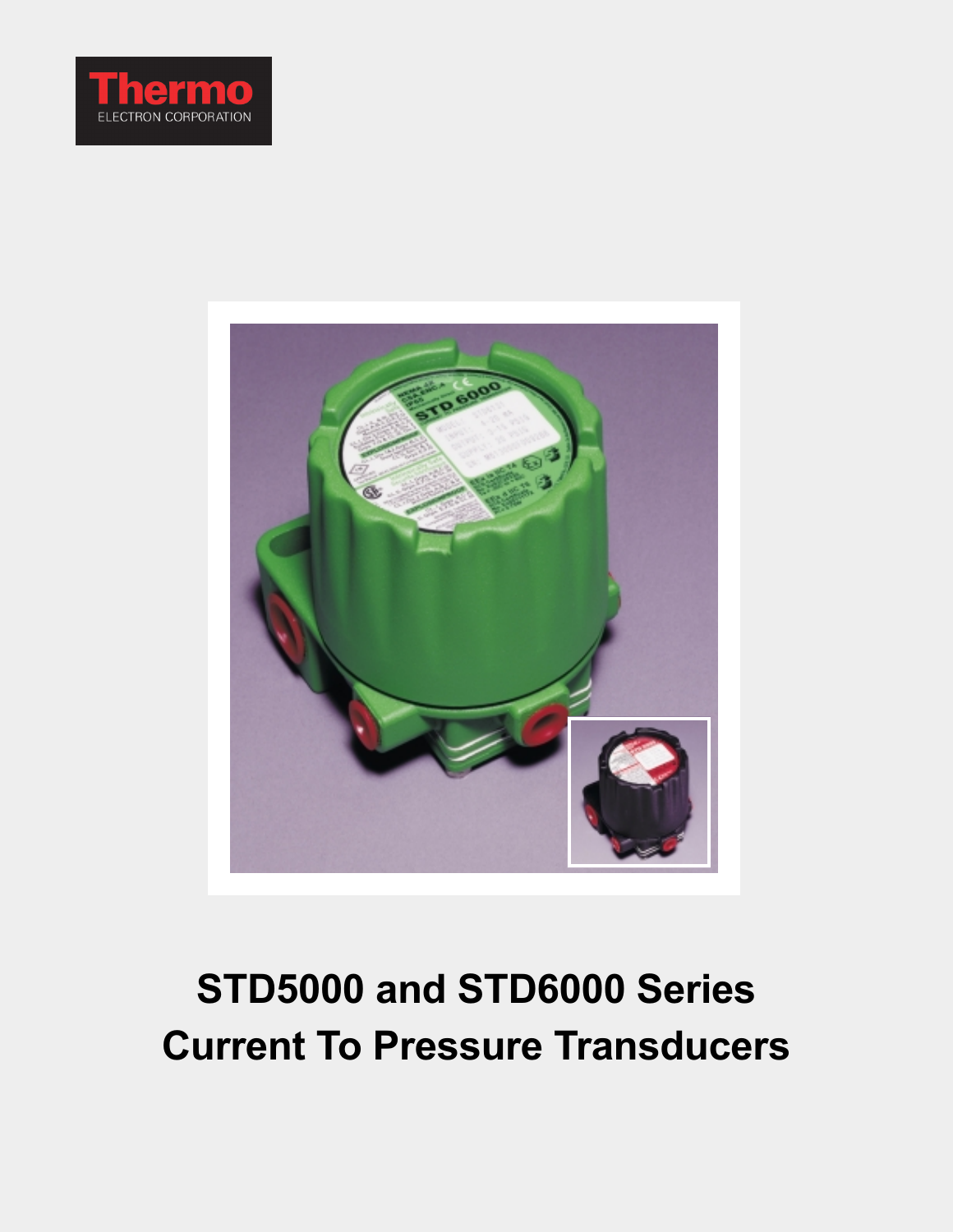# **STD5000 & STD6000 Series I/P Transducers**

## Plant Standard STD5000 and

STD6000 Series of Current to Pressure (I/P) Transducers represent the highest standard in I/P Technology. The rugged NEMA 4X housing, compact size and revolutionary "Plug-In E-Pi" Module" coupled with Brandt's field proven technology and affordable price, make them the most accurate, reliable and simplest I/P's to install, operate and maintain in the industry.

- **Accuracies of ±0.15% to ±0.25% of Span.**
- **Field Proven "E-Pi" Technology is unaffected by Vibration, Shock or Mounting Position.**
- **Supply Pressure Ranges of 35 to 100 PSI available with select output ranges.**
- **Air consumption of 0.04 SCFM.**
- **Output capacity of 4.0 SCFM.**
- **Factory Mutual, CSA & CENELEC approved for Intrinsically Safe and Explosion Proof installations.**
- **Operating Temperature Range -40<sup>o</sup>F to 150<sup>o</sup>F.**
- **Rugged NEMA 4X & IP/65 Enclosure.**
- **Field selectable Direct, Reverse and Split Range.**



Field Selectable Direct, Reverse and Split Range

#### **STD6000 Explosion Proof I/P Transducer**



# **Model Number**

| <b>SERIES NUMBER</b>                                |                                                                                                                                                                                                                     |
|-----------------------------------------------------|---------------------------------------------------------------------------------------------------------------------------------------------------------------------------------------------------------------------|
| STD5 STD5000, NEMA 4X / IP65                        |                                                                                                                                                                                                                     |
|                                                     | STD6: STD6000, Explosion Proof, NEMA 4X, IP65. FM, CSA and CENELEC approved. See back cover for listing of Approvals.                                                                                               |
|                                                     |                                                                                                                                                                                                                     |
| <b>INPUT</b>                                        |                                                                                                                                                                                                                     |
|                                                     | 1: 4-20 mA Intrinsically Safe, FM, CSA and CENELEC Approved. See back cover for listing of Approvals.                                                                                                               |
| 2 10 50 mA                                          |                                                                                                                                                                                                                     |
| 3. Special Input, Consult Factory for availability. |                                                                                                                                                                                                                     |
| <b>OUTPUT</b>                                       |                                                                                                                                                                                                                     |
| 1.6-30 PSIG Split Range Not Available               | 4 1 17 PSIG                                                                                                                                                                                                         |
| 2.3-27 PSIG Split Range Not Available               | 5 Special Output, Consult factory for availability.                                                                                                                                                                 |
| 3 3 15 PSIG (Standard or High Pressure Supply)      | 6 0 2 1 0 Bar (Standard or High Pressure Supply)                                                                                                                                                                    |
| <b>CASE STYLE</b>                                   |                                                                                                                                                                                                                     |
| 1 Standard                                          |                                                                                                                                                                                                                     |
|                                                     | H: High Pressure Supply 3-15 PSIG & 0.2-1.0 Bar output ranges only. Supply range is 35 to 100 psig (2.4 to 6.9 Bar).                                                                                                |
|                                                     | Other output ranges with high pressure supply may be possible. Consult Factory.                                                                                                                                     |
| <b>OPTIONS</b>                                      |                                                                                                                                                                                                                     |
|                                                     | -1: Pipe Mount, Carbon Steel, Zinc Coated Hardware for mounting the STD5000 or STD6000 to a 2.5" Pipe.                                                                                                              |
|                                                     | -3. Direct Only. Operational mode of Reverse has been disabled.                                                                                                                                                     |
|                                                     | -4X: Mounted Filter Regulator, X = Mounted (L)eft or (R) ight handed. FAS2022 Filter Regulator factory mounted<br>to the STD5000 or STD6000. See FAS2022 Specification Sheet. Not required on High Pressure Supply. |
|                                                     | -5: Valve Mount Kit. 304SS Hardware for mounting the STD5000 or 6000 to the yoke of a valve.                                                                                                                        |
|                                                     | -6X: Mounted Output Gauge. X = Mounted (L)eft or (R)ight handed. 0-30 or 0-60 PSIG standard (Dependent on<br>Pneumatic Output Selected). Other scales possible. Consult factory for availability.                   |
|                                                     | All models are supplied with the appropriate combination of FM, CSA and CENELEC approvals.                                                                                                                          |
| STD6<br>3<br>-1-4R                                  | <b>Typical Model Number</b>                                                                                                                                                                                         |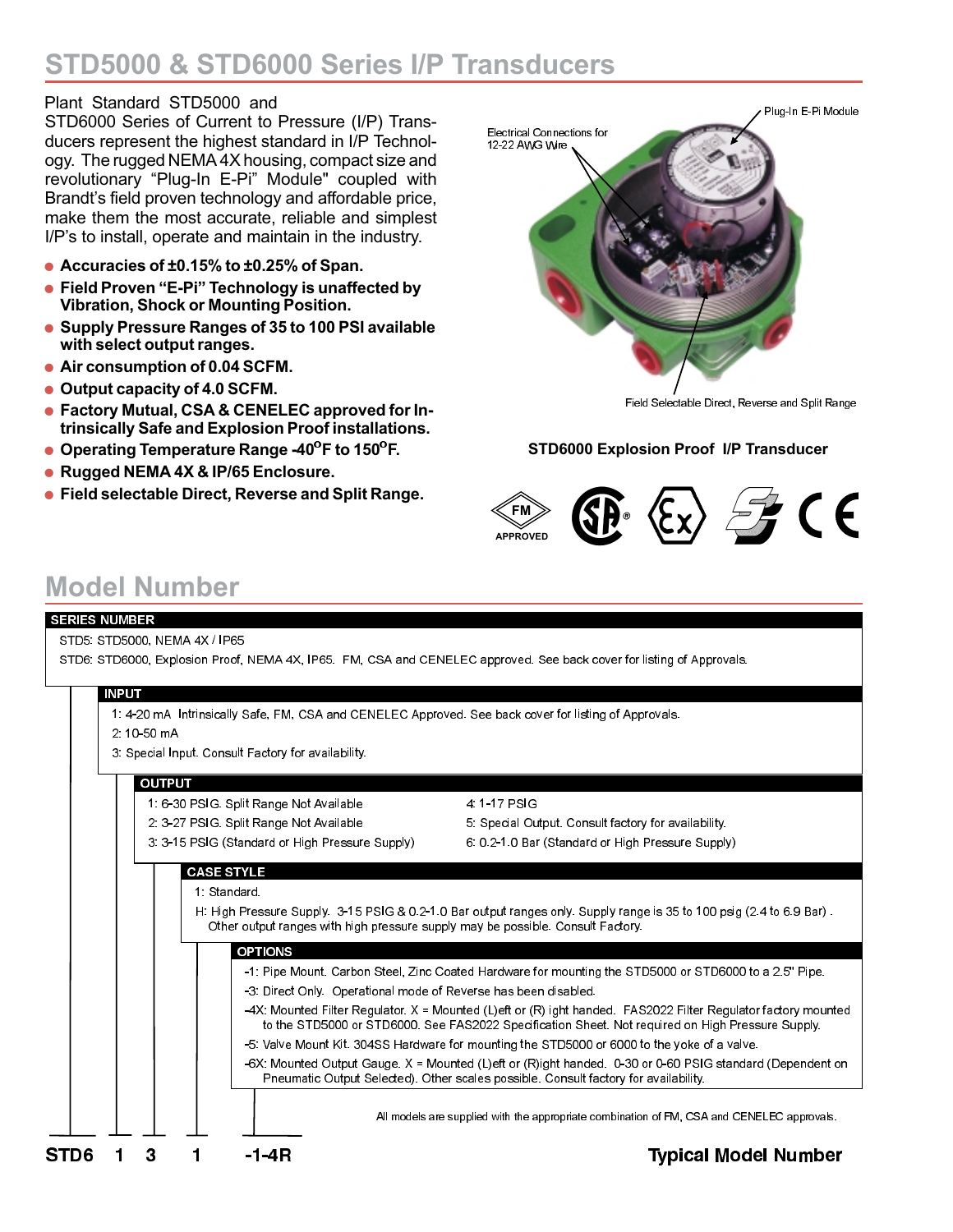# **Thermo's "E-Pi" Transducer Technology**

The STD5000 and STD6000 Series of I/P's utilize Thermo's patented, field proven, "E-Pi" transducer technology. This revolutionary breakthrough provided the industry with its first "Solid State" I/P Transducer.

Thermo's "State of the Art" E-Pi Technology uses minimal electrical energy and air consumption to convert an electronic input signal (4-20mA or 10-50mA) to a proportional pneumatic output signal (3-15 PSIG, 0.2-1 Bar, etc.).

The E-Pi Transducer utilizes "a virtually weightless membrane" that is electromagnetically positioned over a nozzle to precisely modulate the pneumatic (backpressure) output. The low mass membrane is held in a continuously balanced position, providing an output that is unaffected by shock, vibration or mounting position. The output of the E-Pi is then fed into an integral volume booster to deliver a pneumatic output signal with an output capacity of 4.0 SCFM.



The overall performance, accuracy and repeatability are further enhanced by employing an internal feedback network whose speed and resolution allow the I/P to quickly respond to input changes. The balanced supply and exhaust dynamics enhance control stability, while delivering accuracies of ±0.15% to ±0.25% of Span.